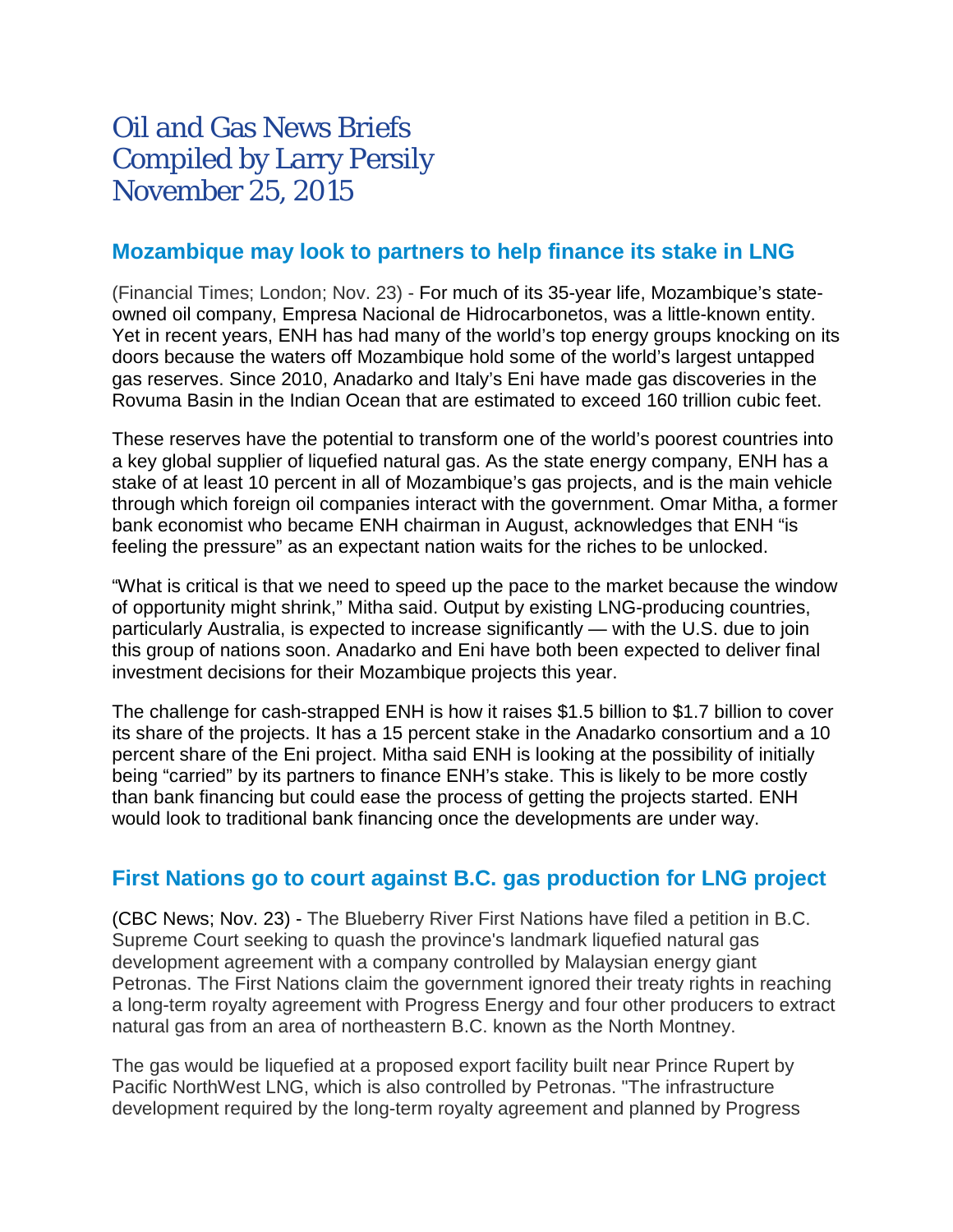Energy would cause serious harm to Blueberry Rivers First Nations territory and treaty rights," the petition said. "It would destroy, fragment, pollute and otherwise disturb thousands of acres of animal habitat."

Pacific NorthWest LNG has proposed a pipeline and terminal on Lelu Island just south of Prince Rupert to export Progress Energy's gas. According to the First Nations' petition, the company expects to drill 6,200 wells and build 14 gas processing plants to supply the LNG facility. The First Nations claim the company will build hundreds of miles of roads and pipelines in their territories. They say the province ignored treaty rights that guarantee access to clean water, hunting, trapping and fishing.

## **[Qatar agrees to waive penalty for India's failure to take LNG cargoes](http://www.livemint.com/Industry/5r46m887WaOiZtzraywpQL/Qatar-to-waive-1-billion-penalty-on-India-for-lower-gas-off.html)**

(Mint newspaper; India; Nov. 23) - In a significant development, Qatar has agreed to waive a \$1 billion penalty on India for breaking a long-term liquefied natural gas contract, and has consented to change the pricing formula to reflect the slump in global energy rates. After months of intense negotiations, RasGas of Qatar has agreed not to press for the \$1 billion penalty that Petronet LNG, India's biggest LNG importer, would have to pay for buying only 68 percent of the contracted 7.5 million metric tons this year.

Also, RasGas has in principle agreed to change the pricing formula based on a 60 month average of a basket of oil prices to a three-month average of Brent crude, a move that will lower India's cost of LNG to \$7 to \$8 per million Btu as compared to \$12 to \$13 currently. Petronet is taking only 68 percent of the gas it agreed to in contracts with RasGas a decade ago after a slump in global energy prices led to LNG being available in the spot market a roughly half that rate.

As per the new deal being negotiated, Petronet will take the gas it did not take this year during the remainder of the contract period. People familiar with the matter said Petronet has a take-or-pay contract with RasGas where if its purchases total less than 90 percent of contracted volumes, a penalty is triggered and it has to pay for all of the contracted volumes.

### **[Lithuania wants to renegotiate lower LNG prices with Statoil](http://af.reuters.com/article/energyOilNews/idAFL8N13J4G720151124?sp=true)**

(Reuters; Nov. 24) - Lithuania is seeking to renegotiate its liquefied natural gas supply contract with Norway's Statoil due to falling demand, the head of energy group Lietuvos Energija said Nov. 24. "The government has asked us renegotiate the contract. ... One question is the total annual volumes, which could be smaller," Dalius Misiunas, chief executive of state-owned Lietuvos Energija, told Reuters, declining to elaborate.

Misiunas said he wanted to negotiate results by the end of this year, when Lithuania's long-term gas supply contract with Russian gas supplier Gazprom expires. Gazprom has said it will offer to sell some gas to the Baltic state at an auction planned for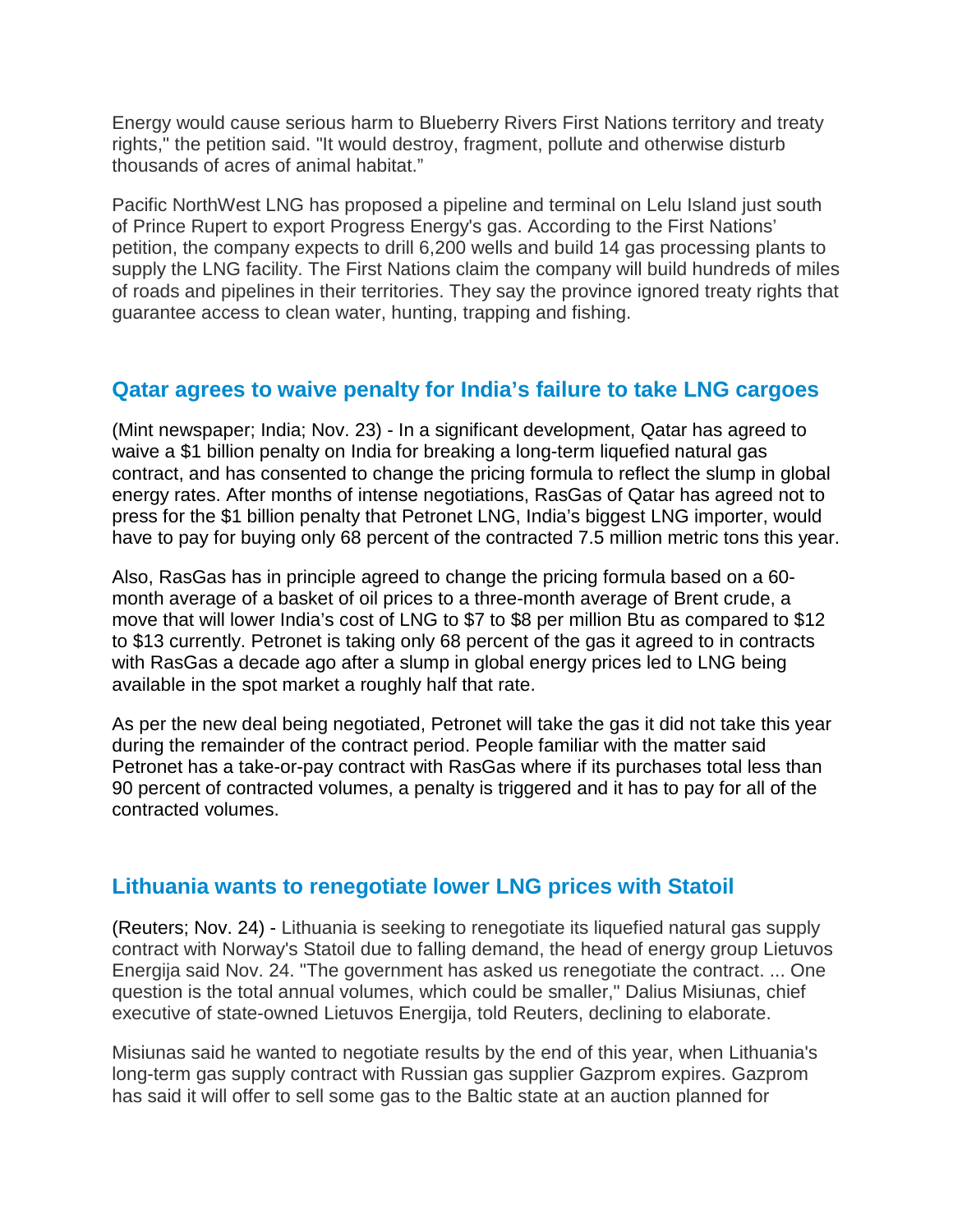December, and Misiunas said Lietuvos Energija was interested, but there few details available so far. "Norwegian gas (LNG) today is more expensive than Russian (pipeline) gas," Misiunas said.

Lietuvos Energija subsidiary Litgas signed a five-year deal in 2014 to import almost 20 billion cubic feet of natural gas as LNG from Norway via a floating import terminal in Klaipeda. Warm weather and increased used of biomass instead of gas for central heating has left Lithuania with surplus gas. Lithuania also has been negotiating to buy U.S. LNG exports as it looks to break Gazprom's dominance as a gas supplier and play the market for lower prices.

## **[Goldman Sachs expects oil to remain below \\$55 for next 12 months](http://www.eenews.net/cw)**

(ClimateWire; Nov. 23) - Oil, coal and other commodities like natural gas, cotton, coffee, copper and nickel still haven't hit rock bottom despite oil prices sinking below \$40 a barrel last week, Goldman Sachs Group analysts said in a recent note. Global commodity markets remain significantly oversupplied and there won't be enough demand to significantly drive up prices until late in 2016. Oil prices need to stay "lower for longer" to nudge drillers to halt production, the analysts said.

Goldman Sachs forecasts West Texas Intermediate and Brent oil prices will remain below \$55 through the next 12 months. "We continue to believe that the downside risks to our forecasts are non-negligible, in particular in the oil market in the near term," as the amount of oil stored away for sale at a later date continues to rise, the note reads.

In its own investment strategy, the Wall Street bank appears to be shifting toward renewable energy. "Over the past 10 years, we have built on our commitment to harness market-based solutions to help support a healthy environment and address the problem of climate change," Lloyd Blankfein, the bank's chairman and CEO, said in a statement Nov. 4, announcing Goldman Sachs plans to allocate \$150 billion on "clean energy financing and investments" by 2025.

### **[Continued low oil prices could force more industry spending cuts](http://www.wsj.com/articles/low-crude-prices-catch-up-with-the-u-s-oil-patch-1448066561)**

(Wall Street Journal; Nov. 20) - The ingenuity and easy money that allowed American oil companies to keep pumping through a year-long price crash appear to be petering out as U.S. crude slides toward \$40 a barrel. U.S. companies have stunned global rivals by continuing to produce oil — particularly from shale deposits — ever more cheaply as American crude prices plunged from over \$100 a barrel in 2014. But the recent drop toward \$40 a barrel and below puts even the most efficient operators in a bind.

Many executives, including BP CEO Bob Dudley, expect prices to be "lower for longer." The U.S. Energy Department is forecasting the price of oil will average around \$50 a barrel next year. Many companies hoping to weather low prices without new layoffs and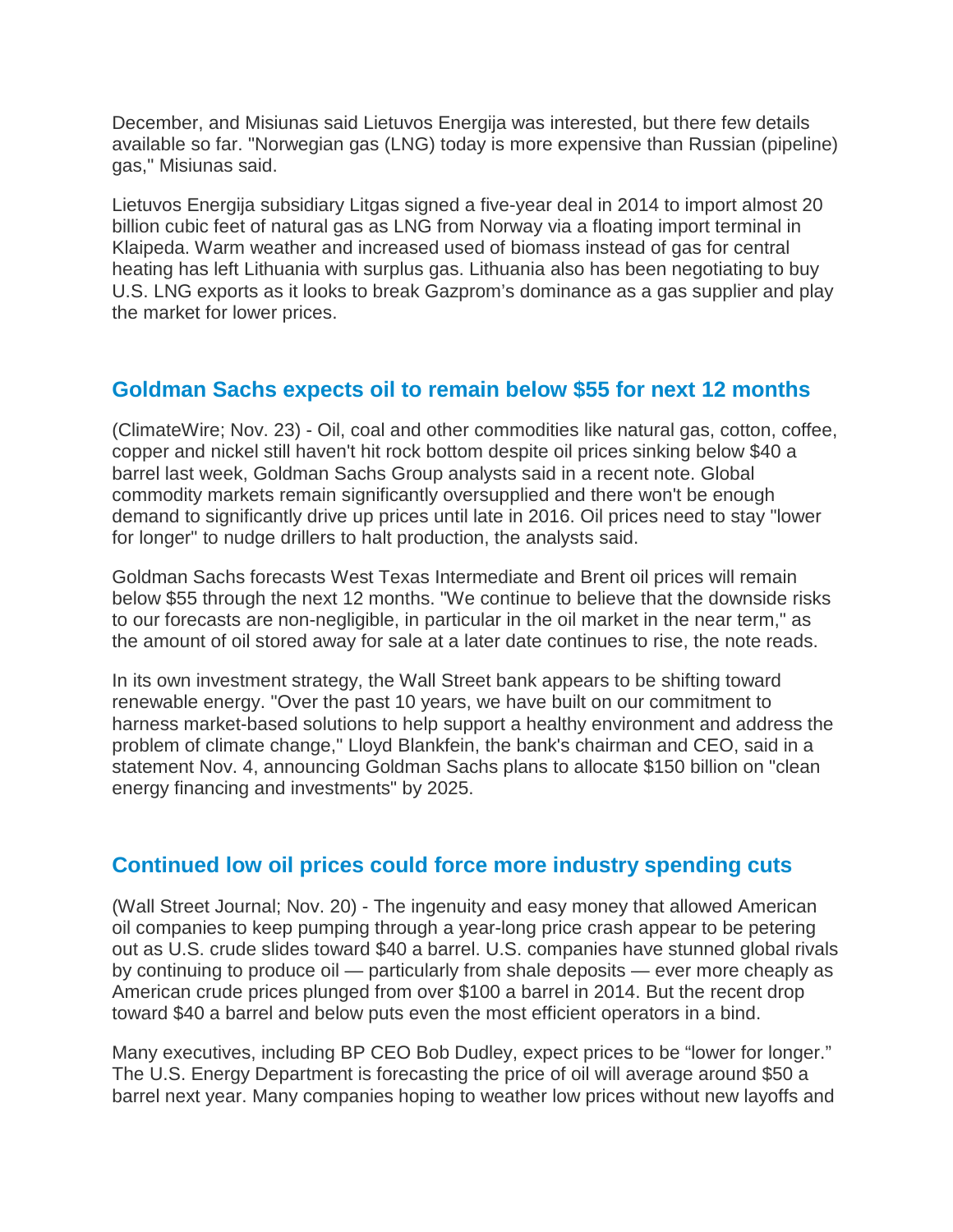salary cuts may be forced to slash costs again, said Eric Lee, an energy analyst with Citigroup. In a way, he said, oil companies are responsible for the problem. During brief price rallies, they raced back to drill new wells — adding to the global glut of crude.

The boom in shale oil production came amid wide open capital markets. As companies ramped up drilling from Texas to North Dakota, they often paid for new wells either with cheap debt or new equity. But in the past 12 months, the 24 largest shale producers have reported losses totaling more than \$62 billion and many show negative returns. Energy companies will be forced to cull billions from their 2016 budgets, said Dennis Cassidy, a managing director at AlixPartners, an advisory firm focused on turnarounds.

## **[African nations have not adapted royalties to low oil prices](https://www.bloomberg.com/news/articles/2015-11-20/africa-oil-boom-fades-as-50-crude-shuts-door-on-high-cost-deals)**

(Bloomberg; Nov. 19) - "On the brink of a boom," said PricewaterhouseCoopers' review of Africa's oil industry 16 months ago. Now, oil below \$50 has made more than two out of three investment projects on the continent non-viable. "Capital markets are effectively closed to the oil and gas industry" in Africa, Tony Hayward, former head of BP and now chairman of Genel Energy, said at a conference in Cape Town last month. "A decade of exploration, with billions of dollars invested and only limited commercial success."

Though six of the 10 biggest global oil finds in 2013 were made in Africa, governments have been slow to react as the slump in crude prices makes the royalties charged from Libya to Angola look punitive. African production is 19 percent below its 2008 peak and set to drop for a third year in a row. While final investment decisions have been made on less than 10 percent of the 48 billion barrels of oil equivalent discovered in the past decade, governments haven't adapted to the new price environment, said Martin Kelly, director for sub-Saharan Africa research at consultancy Wood Mackenzie.

That means some nations including Nigeria, the continent's biggest oil producer, are proposing increasing royalties at a moment the industry can least bear it. African governments' profit share from deepwater oil projects ranges from 91.1 percent in Libya to about 60.7 percent in Gambia, according to data from Wood Mackenzie. That's higher than elsewhere in the world, with the continent's average onshore take of 66.1 percent being 8.5 percentage points above the global one. Persuading governments to cut their share won't be easy with low oil prices destabilizing their economies.

## **[Italy's Eni set to start oil production from Arctic platform](http://www.wsj.com/articles/italys-eni-set-to-begin-arctic-oil-quest-even-as-others-abandon-field-1448274602)**

(Wall Street Journal; Nov. 23) - Even as energy companies retreat from exploration in the Arctic, Italy's Eni will soon open the taps on the northernmost offshore oil platform in the world, offering a glimmer of potential for crude in the region — though at a considerable cost. In a field in the Barents Sea in Norwegian waters nearly 300 miles north of the Arctic Circle, Eni is set to begin pumping at its Goliat platform before the end of this year. It would open a flow that will eventually reach 100,000 barrels a day.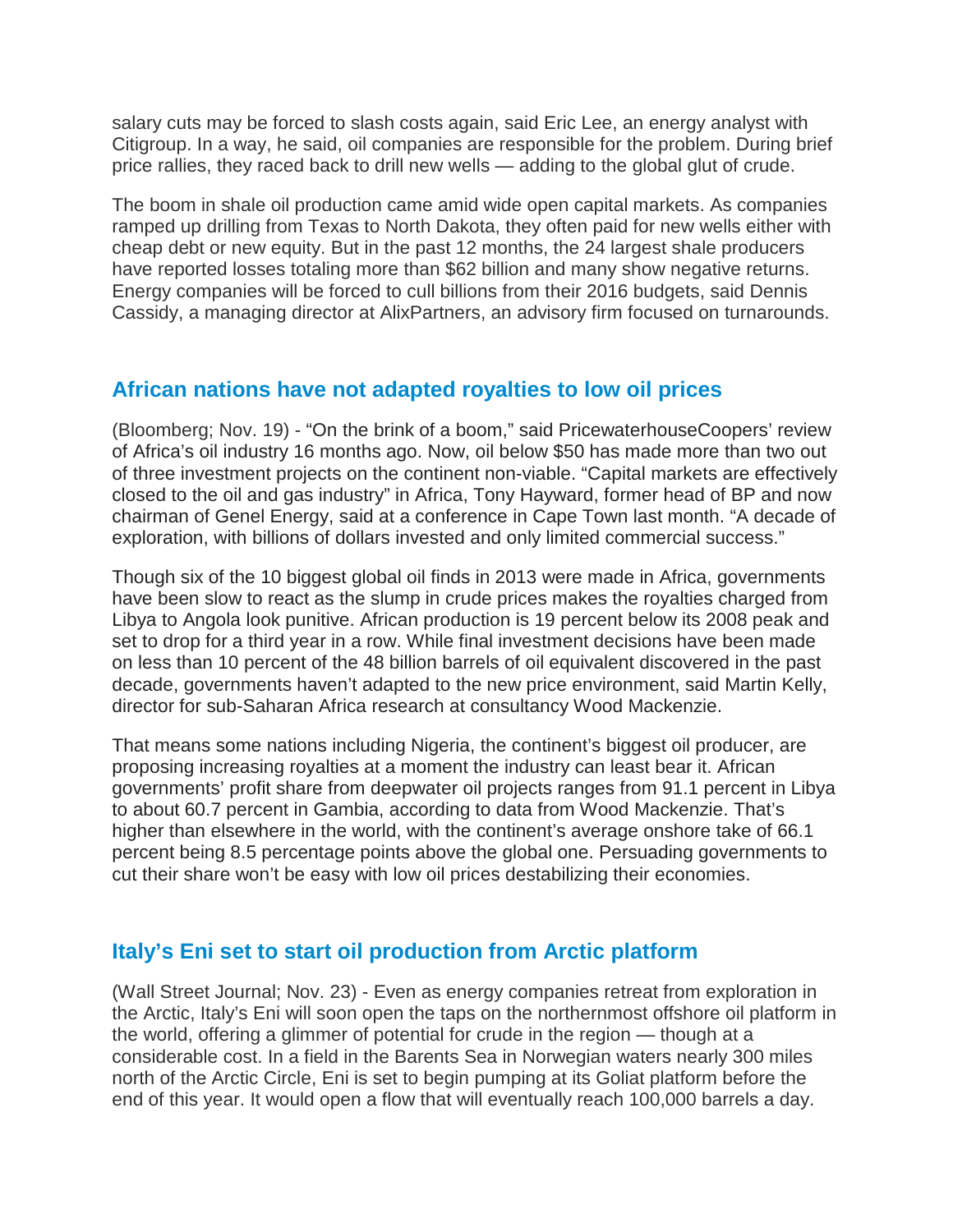The launch underscores the continuing appeal of the Arctic, but also highlights the challenges of operating in a frontier region where crude is difficult and expensive to extract. The huge cost of pushing ahead with big projects, amid the precipitous fall in crude oil prices over the past 12 months, has prompted companies to delay or cancel \$200 billion in new oil and gas projects, according to consultancy Wood Mackenzie.

For Eni, the \$6 billion Goliat was too far advanced to be called off. The project comes with a host of problems — it is already 50 percent over budget and two years behind schedule. When Eni gave the final OK to Goliat in 2009, Brent crude traded at roughly \$70 a barrel and rose to \$126 two years later. Today, Brent is treading above \$40. Goliat can break-even with \$55 oil over the expected 15-year life of the field, Eni said.

Analysts are less sanguine about Goliat's prospects. Credit Suisse says Goliat's breakeven point is above \$100 a barrel. Citigroup reckons that without the delays and cost overruns Goliat would have been profitable with oil at \$75, but now needs a break-even level of \$122. "Goliat is not an example of the industry's finest execution," said Alistair Syme, Citigroup's global head of oil and gas research. "Assumptions they made were wrong and now there is no question that Goliat is in the upper part of the cost scale."

#### **[Saudi Arabia says non-OPEC producers will have to cut back](http://www.reuters.com/article/2015/11/23/us-saudi-oil-cabinet-idUSKBN0TC16N20151123#SyIUDefj9UXizCcz.97) too**

(Reuters; Nov. 23) - Saudi Arabia's cabinet said Nov. 23 it was ready to cooperate with OPEC and non-OPEC countries to achieve market stability, days before OPEC meets to review its year-long policy of not cutting production to boost prices. Oil prices jumped \$1 a barrel after the comments, even though they repeated what Saudi Oil Minister Ali Naimi said in a speech last week. OPEC meets Dec. 4.

"The council (of ministers) ... stressed the kingdom's role in (achieving) the stability of the oil market and its continuous readiness and efforts to cooperate with all OPEC and non-OPEC countries to maintain the stability of the market and prices," the cabinet said. OPEC has been urging non-member producers such as Russia to join it in cutting supply to reduce a glut that has more than halved prices since mid-2014. So far, non-OPEC countries have refused and OPEC in turn has declined to reduce its supplies.

Algeria's prime minister, in a speech at the Gas Exporting Countries Forum Summit in Tehran, urged leading oil market players to control output levels. "If the petroleum market is not controlled, it will witness strong volatility for prices," said Algerian Prime Minister Abdelmalek Sellal. Barring a shift in stance from Russia, the chance of such action still looks remote and OPEC delegates say OPEC is unlikely to cut output alone.

#### **[Northeastern B.C. waiting for LNG export boom](http://www.alaskahighwaynews.ca/business/lng-boomtowns-fact-or-fiction-1.2115907)**